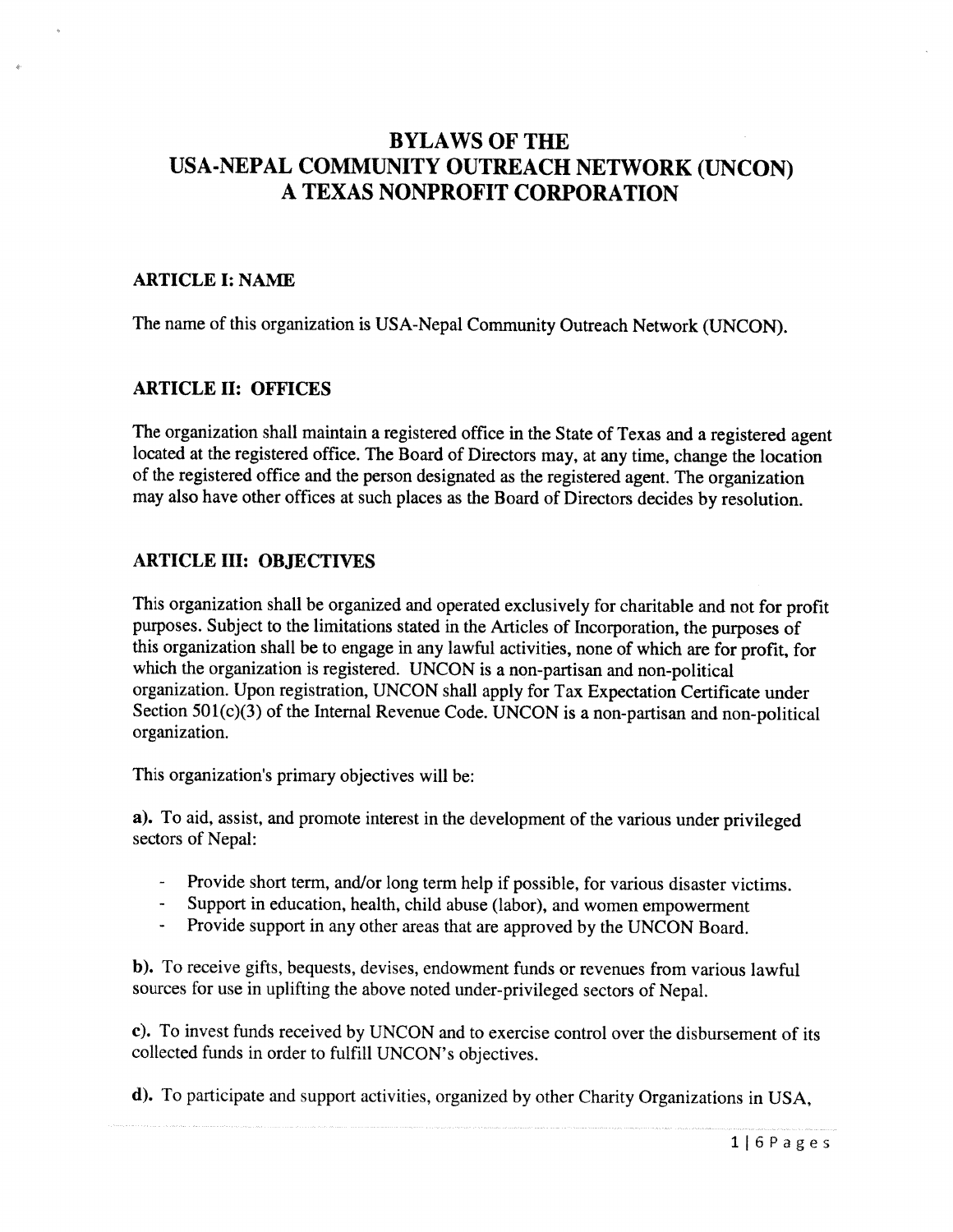which will support to enhance the social and economical status of the people in need.

e). To allocate money received by UNCON for operating expenses of the organization.

# ARTICLE IV: MEMBERSHIP

UNCON may issue three types of memberships — Honorary Advisors, Advisors, and Members.

Section 1. Honorary Advisors: Those who intend to be the Honorary Advisors and donate \$5,000 to UNCON. The donation amount of \$5,000 will be waived for any nationally and internationally recognized special personalities. UNCON shall honor two legendary Performing Artist of Nepal Mr. Madan Krishna Shrestha and Mr. Hari Bamsha Acharya by awarding this status without receiving any donations.

Section 2. Advisors: those who intend to be the Advisors of UNCON and donate \$3,000 to UNCON.

Section 3. Members: Those who wish to be the Member of UNCON and donate \$1,000 to UNCON.

Revenues from these three types of membership fees will be the immense part of the UNCON funding in its initial years. These members shall have no voting rights. The maximum numbers of such members and their rights and privileges are determined by the Board of Directors from time to time.

# ARTICLE V: BOARD OF DIRECTORS

Section 1. Duties: All corporate powers shall be executed by the Board of Directors of UNCON. All the business affairs of the corporation shall be manage<sup>d</sup> by the direction of its Board of Directors.

Section 2. Election. The Board of directors shall elect the officers to serve three years term. An officer may be reelected without limitation on the number of terms he/she may serve. See Article VI for Officers of UNCON.

Section 3. Removal. Any officer elected or appointed may be removed by the two third of the full Board of Directors whenever in its judgment the best interests of the organization will be served thereby.

Section 4. Number: The number of Board of Directors may vary between <sup>a</sup> minimum of five and <sup>a</sup> maximum of eleven; the exact number of which shall be determined from time to time by resolution of the Board of Directors.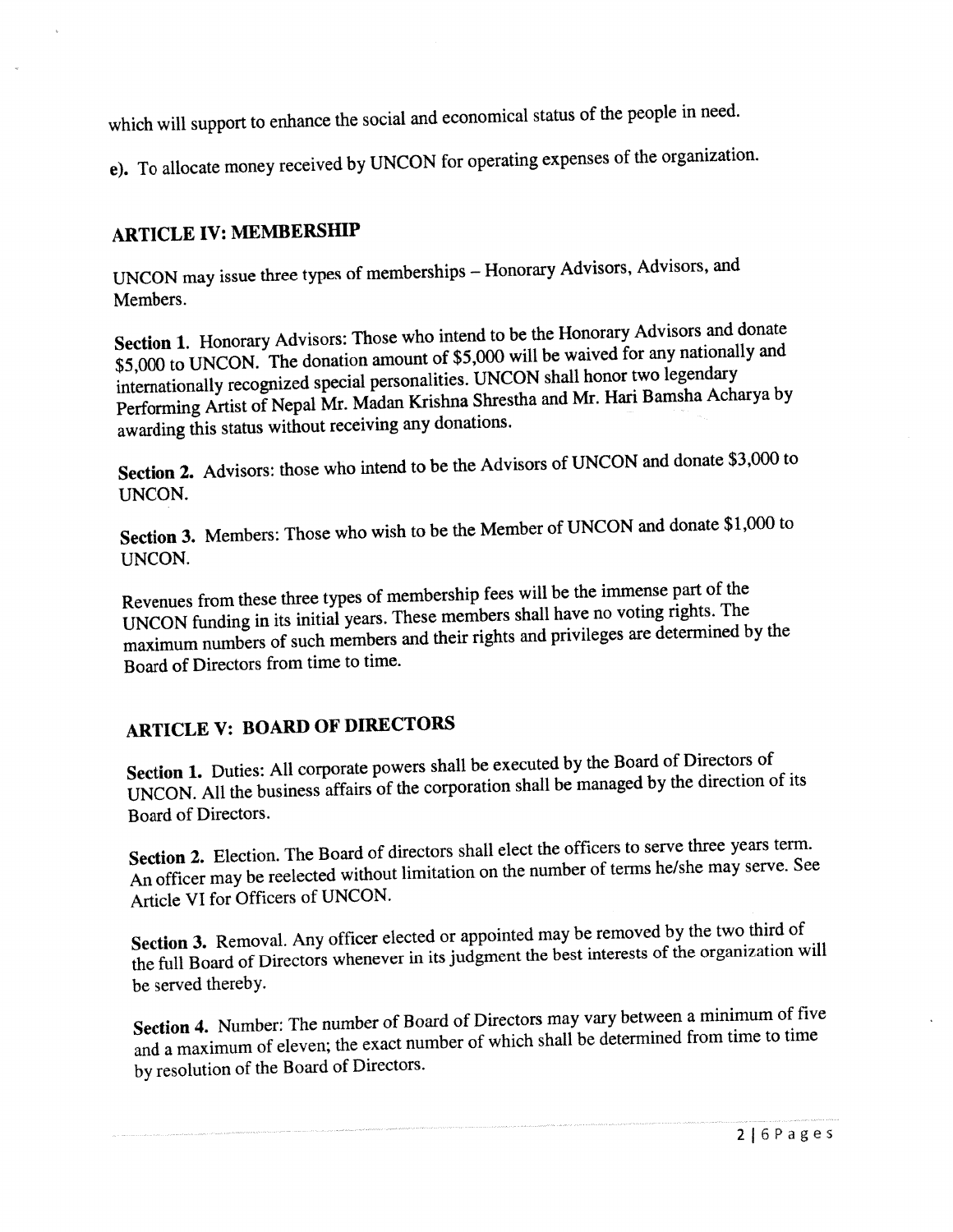Section 5. Quorum and Action: <sup>A</sup> quorum at <sup>a</sup> board meeting shall be <sup>a</sup> majority of all Board Members in office immediately before the meeting begins. If <sup>a</sup> quorum is met, action is taken by the affirmative vote of <sup>a</sup> majority of directors present. Affirmative vote of two thirds majority of Directors in office is needed to amend the Articles of Incorporation, to amend Bylaws, to sell assets not in the regular course of business, to merge or to dissolve the organization.

Section 6. Annual Meeting. The annual meeting of the Board of Directors shall be held during the month of September at the registered office of UNCON or at another <sup>p</sup>lace as determined by the Board of Directors.

Section 7. Regular Meetings. Regular meetings of the Board of Directors shall be held at the time and <sup>p</sup>lace to be determined by the Board of Directors. No written notice of the date, time, <sup>p</sup>lace, or purpose of these meetings is required.

Section 8. Special Meetings. Special meetings of the Board of Directors may be held at the time and <sup>p</sup>lace whenever called by the President or any three or more Directors. Notice of such meetings, describing the date, time, <sup>p</sup>lace, and purpose of the meeting, shall be delivered to each board member personally or by telephone or by mail not less than three days prior to the special meeting. Attendance of <sup>a</sup> Director at any meeting shall constitute <sup>a</sup> waiver of notice of such meeting, except where the Director attends <sup>a</sup> meeting for the purpose of objecting to the transaction of any business because the meeting is not lawfully called or convened. Neither the business to be transacted nor the purpose of any meeting of the Board of Directors need to be specified in the notice or any waiver of notice of such meeting.

Section 9. No Salary. No Directors shall receive any salaries for their services. However, any out of pocket expenses shall be reimbursed to the Directors, if claimed.

Section 10. Compensation. The compensation, if any, of all agents of the organization shall be fixed by the Board of Directors.

### ARTICLE VI: OFFICERS

Section 1. Titles. UNCON shall have one President, one or more Vice Presidents, one General Secretary, and one Treasurer. Each of these Officers must be the Director of UNCON. The officers are elected by the Board of Directors for three years. Any two or more positions may be held by the same person. In addition to the powers and duties specified, below, the Board of Directors may assign special power to any officers, as needed. There may be <sup>a</sup> maximum of four members and these members may or may not be the Directors. All officers shall be chosen by and shall serve at the <sup>p</sup>leasure of the Board of Directors.

Section 2. President: President shall preside at all meetings of members and shall supervise that all orders and resolutions of the Board of Directors are carried into effect. The president shall have any of the powers and duties as may be prescribed by the Board of Directors.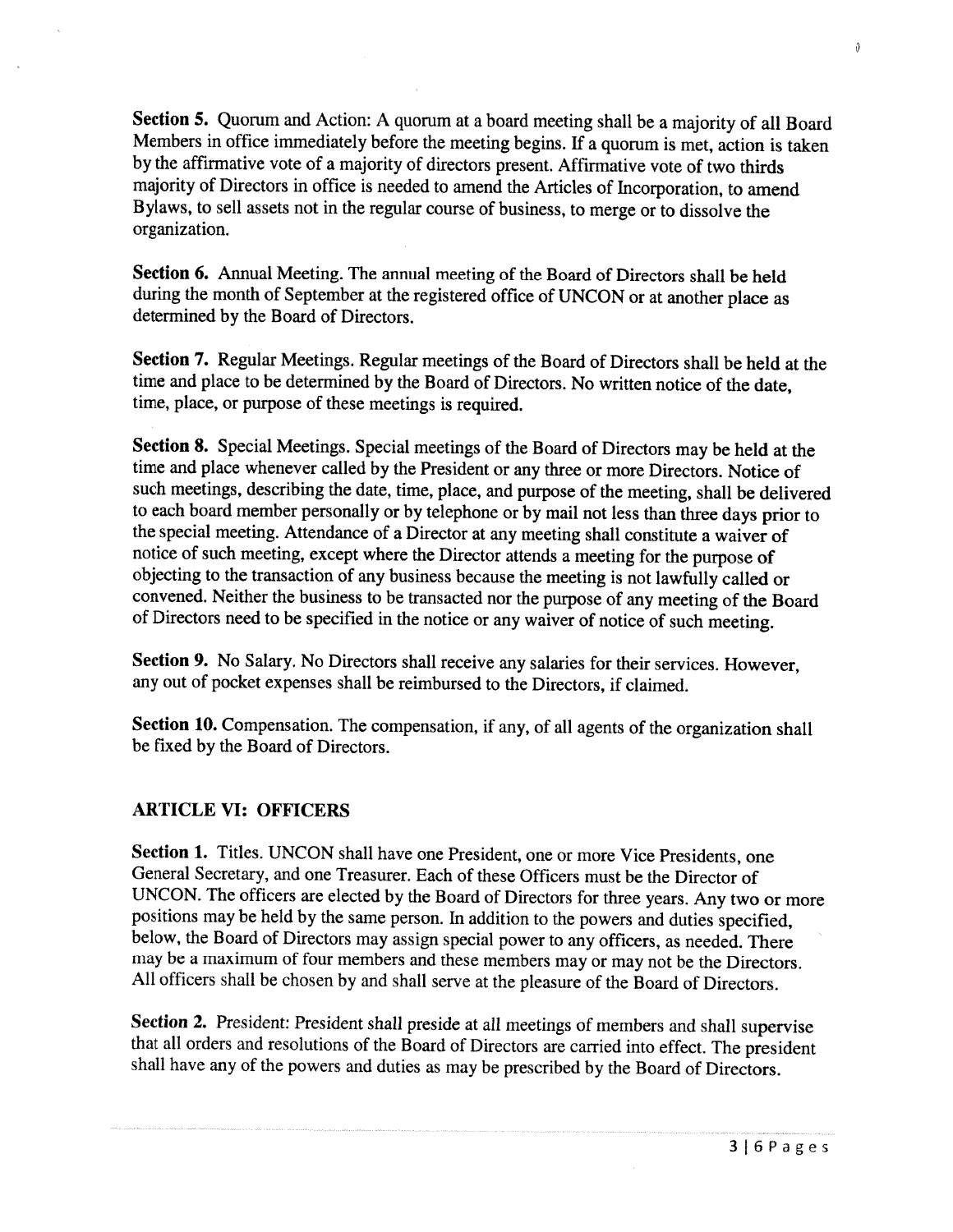Section 3. Vice President — General Administration (VPGA): This VP shall have all responsibilities of the general management of the organization. In the absence of the President, the VPGA shall act as President. VPGA shall work closely with the Vice President Funding (VPF) in generating funds for the UNCON's <sup>p</sup>lanned activities.

Section 4. Vice President — Funding (VPF): VPF shall focus on expanding the network of the organization within the Nepalese Community members and other community organizations. The VPF shall closely work with VPGA in preparing funding strategies from the local (community members and community organizations) sources.

Section 5. Vice President — Project Planning and Outreach (VPPPO): The primary responsibility of the VPPPO is to prepare project <sup>p</sup>lan, proposals, and to communicate with all external prospective donors. VPPPO shall coordinate with all the officials of UNCON while executing this responsibility.

Section 6. Vice President — Compliance and Finance (VPCF): This VP shall have all responsibilities of fulfilling governmental and other regulations. This VP shall control overall finance of the organization and submit all the governmental filings on a timely basis. Some of the responsibilities of this VP shall be shifted to the General Secretary and Treasurer, once these positions are filled. In General the VPCF shall perform all the duties of the GS and Treasurer, as well, until these positions are filled.

Section 7. Secretary (vacant at the present time): It shall be the duty of the Secretary to keep records of the proceedings of the Board of Directors and, when requested by the President to do so, to sign and execute with the President all deeds, bonds, contracts, and other obligation or instrument in the name of the organization.

Section 8. Treasurer (vacant at the present time): The Treasurer shall maintain and review fmancial records and report it to the board from time to time. He/she shall cause to be deposited all funds and other valuable effects of the corporation in such depositories as may be designated by the Board of Directors. In general, he/she shall perform the entire duties incident to the office of Treasurer.

Section 9. Election. The Board of Directors shall elect the officers to serve three year terms. An officer may be reelected without limitation on the number of terms he/she may serve.

Section 10. Vacancies. Vacancies in any office arising from any cause shall be filled by the Board of Directors at any regular or special meeting.

Section 11. Removal. Any officer elected or appointed may be removed by two third majority of the full board of directors whenever in its judgment the best interests of the organization will be served thereby.

Section 12. Despite the expiration of <sup>a</sup> term, an officer shall continue to serve until <sup>a</sup> successor is elected to fill the position or until there is <sup>a</sup> decrease in the size of the officers.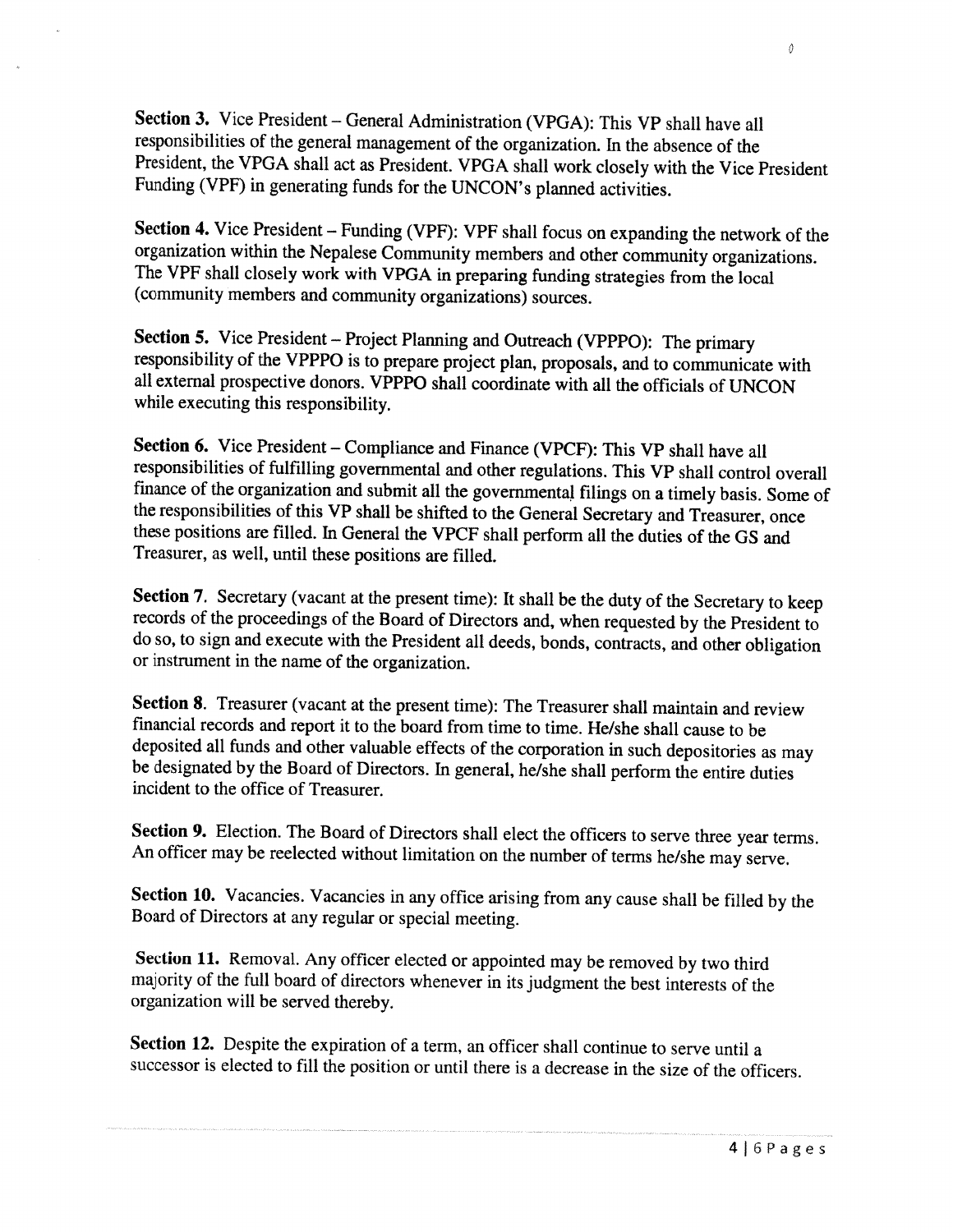### ARTICLE VII: ADVISORY BOARD

The Board of Directors, by resolution adopted by <sup>a</sup> majority of the entire Board, may designate an Advisory Board. Such Advisory Board shall consist of persons who are interested in the purpose and principles of the organization. The advisory Board and each member thereof shall serve at the <sup>p</sup>leasure of the Board. Any vacancy in the Advisory Board may be filled and the Board may remove any member of the Advisory Board, either with or without cause. The Advisory Board shall advise the Board as to any matters that are put before it by the Board concerning the corporation. The Advisory Board shall not have or purport to exercise any powers of the Board nor shall it have the power to bind the organization in any manner.

## ARTICLE VII: ADMINISTRATIVE AND FINANCIAL PROVISIONS

Section 1. Fiscal Year. The fiscal year of the organization shall be the period from January 1 to December 31.

Section 2. Loans prohibited. No loans shall be made by the UNCON to any officer or to any Director.

Section 3. Books and Records. UNCON shall keep current and complete books and records of account and minutes of the proceedings of its Board of Directors.

Section 4. Amendment of bylaws. These bylaws may be amended or repealed, and new bylaws adopted, by the Board of Directors by <sup>a</sup> two thirds affirmative vote of all Directors present, if <sup>a</sup> quorum is present. Prior to the adoption of the amendment, each Board member shall be <sup>g</sup>iven at least three days notice of the date, time, and <sup>p</sup>lace of the meeting at which the proposed amendment is to be considered, and the notice shall state that one of the purposes of the meeting is to consider <sup>a</sup> proposed amendment to the bylaws and shall contain <sup>a</sup> copy of the proposed amendment.

## ARTICLE IX: DISTRIBUTION OF ASSETS ON DISSOLUTION

Upon the winding up and dissolution of this organization, after paying or adequately providing for the debts and obligations of the organization, the remaining assets shall be distributed to <sup>a</sup> nonprofit fund, foundation or corporation which has established its tax exempt status under Section 501(c)(3) of the Internal Revenue Code.

We, the undersigned, are all of the initial directors of this corporation, and we consent to, and herby do, adopt the foregoing bylaws, consisting of six pages, as the bylaws of this corporation.